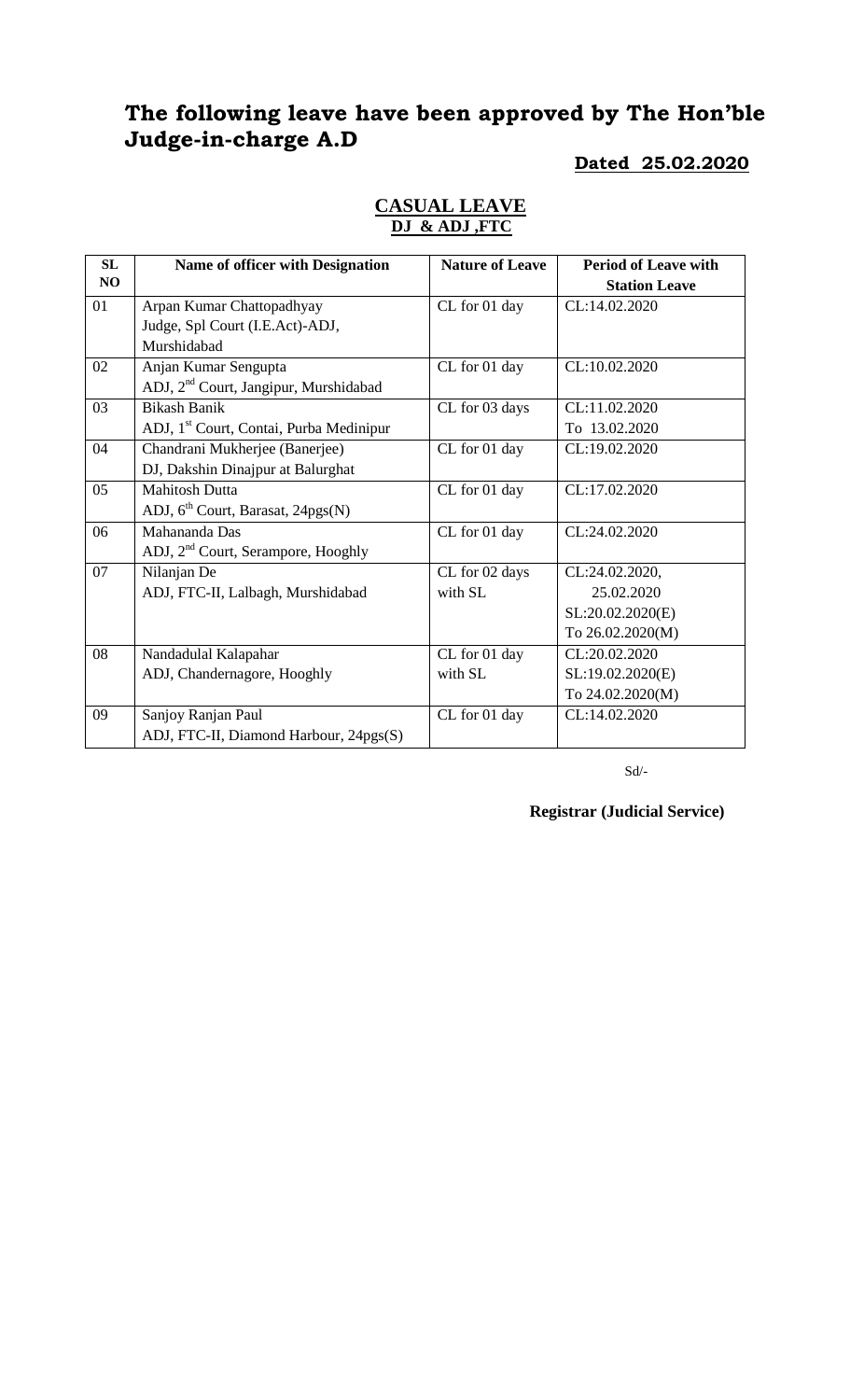# *The following leave have been approved by the Hon'ble Judge-in-Charge A.D.*

#### **Dated : 25.02.2020**

## **ADJ, FTC/ CJ(SD)**

| SL<br>N <sub>O</sub> | Name of officer with<br><b>Designation</b>                                      | <b>Nature of Leave</b>      | <b>Period of Leave with Station</b><br>Leave |
|----------------------|---------------------------------------------------------------------------------|-----------------------------|----------------------------------------------|
| 01.                  | Pijush Kanti Roy<br>ADJ, FTC-1, Diamond<br>Harbour, $24$ Pgs $(S)$              | Earned Leave for 03<br>days | From 24.02.2020 to 26.02.2020                |
| 02.                  | Md. Ehteshamuddin<br>$CJ(SD)$ , 1 <sup>st</sup> Court, Barasat,<br>24 Pgs $(N)$ | Earned Leave for 05<br>days | From 11.02.2020 to 15.02.2020                |

## **CJM/ ACJM**

| <b>SL</b><br>N <sub>O</sub> | Name of officer with<br><b>Designation</b>                           | <b>Nature of Leave</b>                        | <b>Period of Leave with Station</b><br>Leave |
|-----------------------------|----------------------------------------------------------------------|-----------------------------------------------|----------------------------------------------|
| 03.                         | Smt. Chanda Hasmat,<br>$ACJM$ , $2nd$ Court, Lalbagh,<br>Murshidabad | Earned Leave for 05<br>days                   | From 23.12.2019 to 27.12.2019                |
| 04.                         | Sri Basant Sharma<br>ACJM, Mekhliganj, Cooch<br>Behar,               | Paternity cum Child<br>Care Leave for 11 days | From 24.02.2020 to 05.03.2020                |

### **JM**

| <b>SL</b><br>N <sub>O</sub> | Name of officer with<br><b>Designation</b>                                    | <b>Nature of Leave</b>      | <b>Period of Leave with Station</b><br><b>Leave</b> |
|-----------------------------|-------------------------------------------------------------------------------|-----------------------------|-----------------------------------------------------|
| 05.                         | Smt Pradipta Bhattacharya<br>JM, 8 <sup>th</sup> Court, Alipore, 24<br>Pgs(S) | Earned Leave for 02<br>days | From 27.01.2020 to 28.01.2020                       |
| 06.                         | Smt. Taniya Sarkar, JM,<br>Court, Hooghly, Sadar<br>$4^{\text{th}}$           | Earned Leave for 07<br>days | From 13.01.2020 to 19.01.2020                       |

### **CJ(JD)**

| <b>SL</b>      | Name of officer with                                                        | <b>Nature of Leave</b>     | <b>Period of Leave with Station</b> |
|----------------|-----------------------------------------------------------------------------|----------------------------|-------------------------------------|
| N <sub>O</sub> | <b>Designation</b>                                                          |                            | Leave                               |
| 07.            | Smt. Tamali Ghosh<br>Civil Judge (Jr. Div.)-cum-<br>JM, Dinhata, Coohcbehar | Earned Leave for 01<br>day | From 15.02.2020                     |

**Sd/-**

### **Registrar (Judicial Service)**